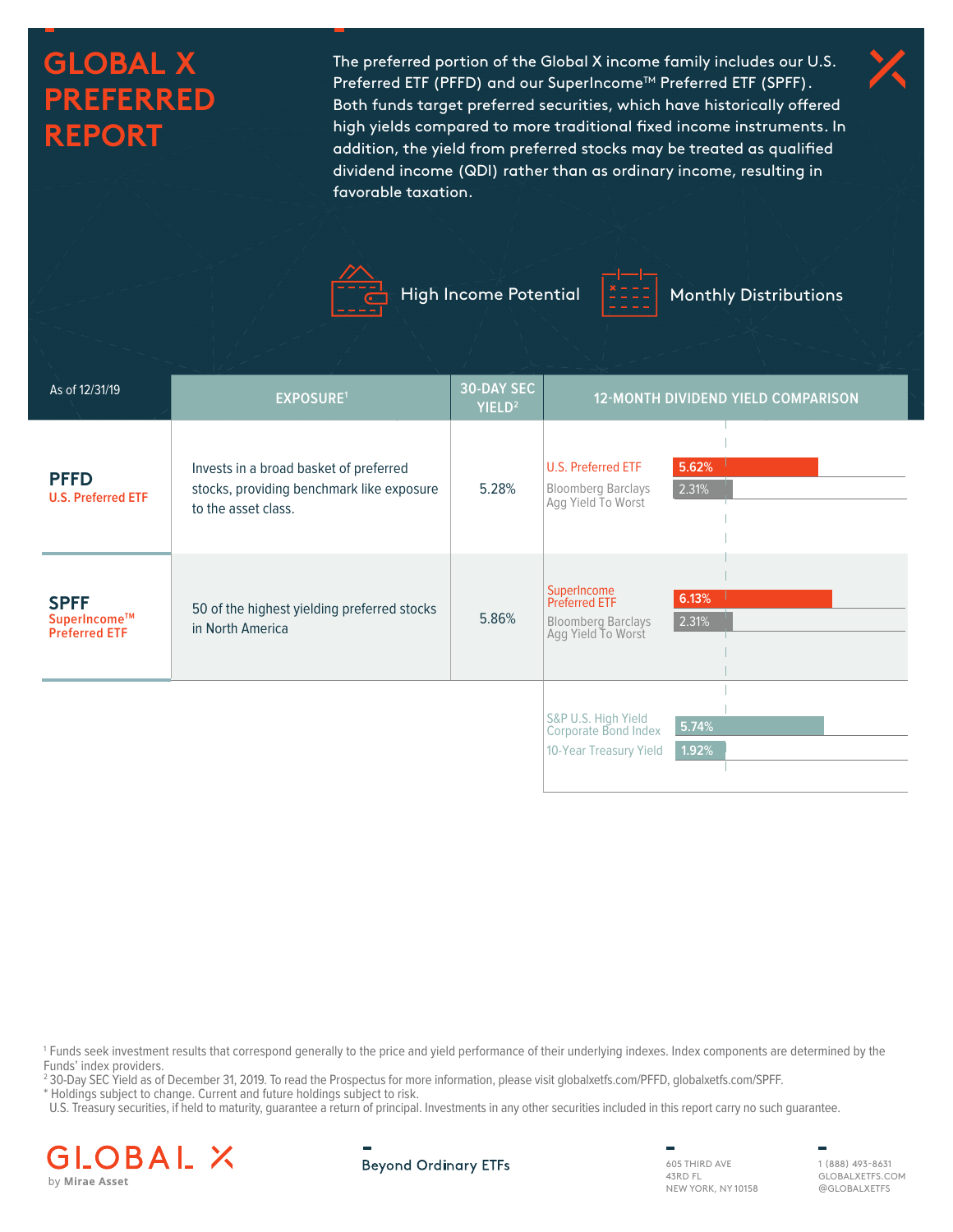

### STANDARD PERFORMANCE

|                                                                            |                     | <b>Fund Information</b>     |                      | <b>Yields</b>                             |                                          |                                                  |  |  |  |  |  |
|----------------------------------------------------------------------------|---------------------|-----------------------------|----------------------|-------------------------------------------|------------------------------------------|--------------------------------------------------|--|--|--|--|--|
| As of 12/31/19                                                             | <b>Ticker</b>       | <b>AUM</b>                  | <b>Expense Ratio</b> | <b>Distribution</b><br>Yield <sup>1</sup> | 12-Month<br><b>Dividend</b><br>Yield $2$ | 30-Day<br>SEC Yield <sup>3</sup>                 |  |  |  |  |  |
| <b>Global X U.S. Preferred ETF</b><br>Inception Date 09/11/2017            | <b>PFFD</b>         | \$639 m                     | 0.23%                |                                           | 5.62%                                    | 5.28%                                            |  |  |  |  |  |
| Global X SuperIncome™<br><b>Preferred ETF</b><br>Inception Date 07/16/2012 | <b>SPFF</b>         | \$206 m                     | 0.58%                | 11.33%                                    | 6.13%                                    | 5.86%                                            |  |  |  |  |  |
|                                                                            | <b>Performance</b>  |                             |                      |                                           |                                          |                                                  |  |  |  |  |  |
|                                                                            |                     | <b>Since Fund Inception</b> | 1-Year               |                                           | 5-Year                                   | <b>Annualized Since</b><br><b>Fund Inception</b> |  |  |  |  |  |
|                                                                            | <b>NAV</b>          |                             | 14.01%<br>17.76%     |                                           | -                                        | 5.86%                                            |  |  |  |  |  |
| <b>Global X U.S. Preferred ETF</b><br>Inception Date 09/11/2017            | <b>Market Price</b> |                             | 14.52%<br>17.68%     |                                           | $\qquad \qquad -$                        | 6.06%                                            |  |  |  |  |  |
|                                                                            | <b>PLCR Index</b>   |                             | 14.56%<br>18.03%     |                                           | $\qquad \qquad$                          | 6.08%                                            |  |  |  |  |  |
| Global X SuperIncome™                                                      | <b>NAV</b>          |                             | 31.25%<br>12.72%     |                                           | 2.54%                                    | 3.71%                                            |  |  |  |  |  |
| <b>Preferred ETF</b>                                                       | <b>Market Price</b> | 33.30%                      | 13.12%               |                                           | 2.51%                                    | 3.93%                                            |  |  |  |  |  |
| Inception Date 07/16/2012                                                  | <b>SPPEYN Index</b> |                             | 37.39%<br>13.38%     |                                           | 3.24%                                    | 4.35%                                            |  |  |  |  |  |

**The performance data quoted represents past performance. Past performance does not guarantee future results. The investment return and principal value of an investment will fluctuate so that an investor's shares, when sold or redeemed, may be worth more or less than their original cost and current performance may be lower or higher than the performance quoted. For performance data current to the most recent month end, please call 1.888.493.8631, or visit globalxetfs.com.**

|                | <b>Coupon Breakdown</b> |                    |          | <b>PAR Amount</b>      |         |       | <b>Next Call Date (Years)</b>                                |        |     |       |                        |       |         |             |    |                        |
|----------------|-------------------------|--------------------|----------|------------------------|---------|-------|--------------------------------------------------------------|--------|-----|-------|------------------------|-------|---------|-------------|----|------------------------|
| As of 12/31/19 | Fixed                   | Floating           | Variable | \$25                   | \$50    | \$100 | \$250                                                        | \$1000 | < 1 | $1-2$ | $2 - 3$                | $3-5$ | $5 - 7$ | $7-10$ > 10 |    | <b>Not</b><br>Callable |
| <b>PFFD</b>    | 74%                     | 3%                 | 23%      | 83%                    | 4%      | 4%    | 0%                                                           | 10%    | 28% | 13%   | 8%                     | 27%   | 2%      | 3%          | 0% | 18%                    |
| <b>SPFF</b>    | 50%                     | -                  | 50%      | 90%                    | 8%      | 2%    | $\overline{\phantom{0}}$                                     | -      | 33% | 8%    | 11%                    | 31%   | 3%      | 3%          | 0% | 11%                    |
|                | <b>Duration</b>         |                    |          |                        |         |       | <b>Cumulative</b><br><b>Convexity</b><br><b>Preferreds %</b> |        |     |       |                        |       |         |             |    |                        |
|                |                         | Option<br>Adjusted |          | Non-Option<br>Adjusted |         |       | Option<br>Adjusted                                           |        |     |       | Non-Option<br>Adjusted |       |         |             |    |                        |
| <b>PFFD</b>    | 3.02                    |                    | 3.38     |                        | $-0.09$ |       | 0.65                                                         |        | 33% |       |                        |       |         |             |    |                        |
| <b>SPFF</b>    | 2.14                    |                    |          | 2.22<br>$-0.06$        |         |       | 0.15                                                         |        |     | 46%   |                        |       |         |             |    |                        |

<sup>1</sup> Distribution Yield: The annual yield an investor would receive if the most recent fund distribution remained the same going forward. The yield represents a single distribution from the fund and does not represent total return of the fund. The distribution yield is calculated by annualizing the most recent distribution and dividing by the NAV.

<sup>2</sup> 12-Month Dividend Yield: The yield an investor would have received if they had held the fund over the last twelve months assuming the most recent NAV. The 12-Month yield is calculated by summing any income distributions over the past twelve months and dividing by the NAV.

<sup>3</sup> 30-Day SEC Yield: A standard yield calculation developed by the Securities and Exchange Commission that allows for fairer comparisons among funds. This figure reflects the interest earned during the period after deducting the fund's expenses for the period.



# **Beyond Ordinary ETFs**

605 THIRD AVE 43RD FL NEW YORK, NY 10158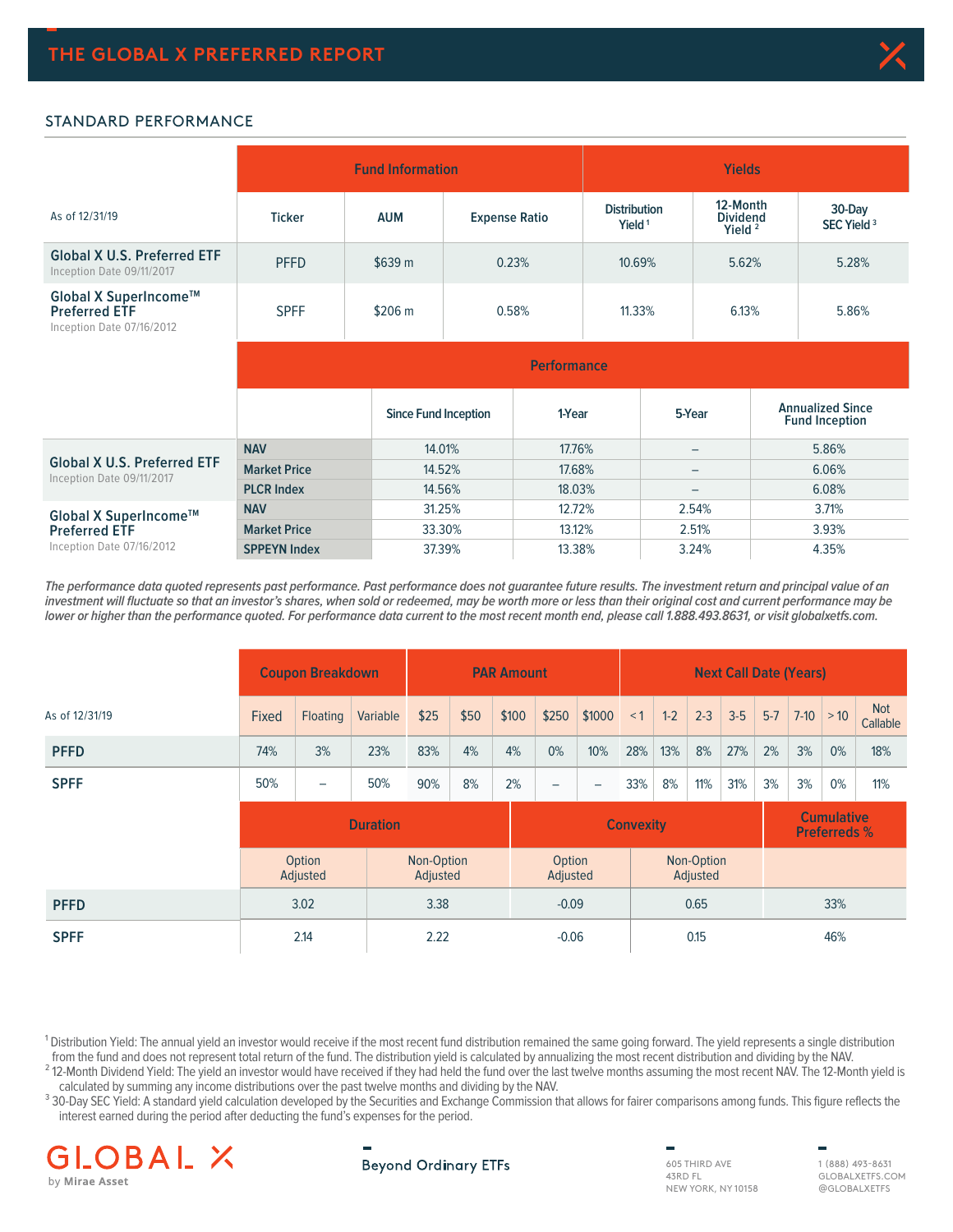# **PFFD**

# **Component Credit Rating<sup>1,2</sup>**



• 281 of PFFD's 294 components received a rating from at least one of the three major credit rating agencies (S&P, Moody's, and Fitch).

54% of the components which were rated by at least one ratings agency had an investment grade rating.

| <i>*Top 10 Securities<sup>1</sup></i> | Weight<br>in Fund |
|---------------------------------------|-------------------|
| Wells Fargo & Co 7.50%                | 3.5%              |
| Bank Of America 7.25%                 | 2.7%              |
| GMAC Capital Trust 8.125%             | 1.7%              |
| Citigroup Capital 7.875%              | 1.5%              |
| Broadcom Inc. 8.00%                   | 1.4%              |
| Sempra Energy 6.00%                   | 1.2%              |
| JPMorgan Chase & Co 6.00%             | 1.2%              |
| Danaher Corp 4.75%                    | 1.2%              |
| Wells Fargo & Co 5.85%                | 1.1%              |
| JPMorgan Chase & Co 5.75%             | 1.1%              |

## **PFFD Rolling 12 Month Distributions² Rolling 12-Month Distributions\***



# **SPFF**

#### **Component Credit Rating<sup>1,2</sup>**



- 33 of SPFF's 46 components received a rating from at least one of the three major credit rating agencies (S&P, Moody's, and Fitch).
- 27% of the components which were rated by at least one ratings agency had an investment grade rating.

| <i>*Top 10 Securities<sup>1</sup></i> | Weight<br>in Fund |
|---------------------------------------|-------------------|
| GMAC Capital Trust 8.125%             | 5.5%              |
| HSBC Holdings PLC 6.20%               | 5.3%              |
| Avantor, Inc. 6.25%                   | 4.2%              |
| U.S. Bancorp 6.50%                    | 4.1%              |
| JPMorgan Chase & Co 6.15%             | 4.0%              |
| Vereit Inc 6.70%                      | 3.4%              |
| CenterPoint Energy 7.00%              | 3.3%              |
| Wells Fargo & Co 6.625%               | 3.3%              |
| Bank of America 6.20%                 | 2.8%              |
| Charles Schwab Corp. 5.95%            | 2.7%              |

#### **Rolling 12-Month Distributions\***



1 Global X, 12/31/2019

<sup>2</sup> Credit Quality Methodology: All rated securities are rated by S&P, Moody's, and/or Fitch. If a security is rated by more than one of these organizations, the lowest rating assigned is considered for this analysis.

\* Holdings subject to change. Current and future holdings subject to risk.

Ratings are measured on a scale that generally ranges from AAA (highest) to D (lowest).



605 THIRD AVE 43RD FL NEW YORK, NY 10158